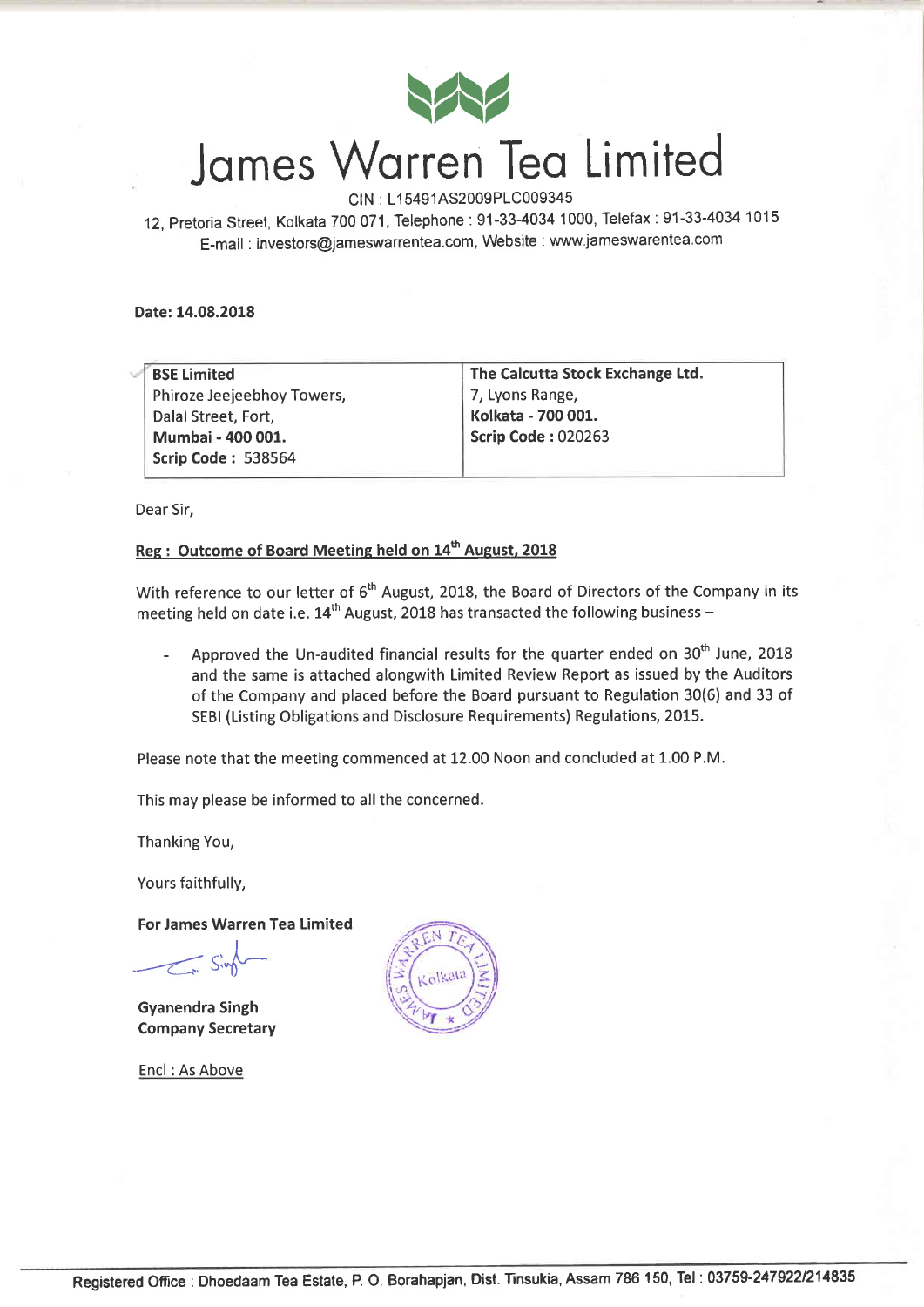

CIN: L15491AS2009PLC009345

Registered Office : Dhoedaam Tea Estate, P.O. Borahapjan, Dist. Tinsukia, Assam 786150. Tel: 03759-247922 Corporate Office : 12, Pretoria Street, Kolkata 700071 Telephone:91-33-4034L000 Tele fax: 91-33-40341015 Ernail: investors@jameswarrentea.com Website: www"jameswarrentea.com

Statement of Standalone Unaudited Financial Results for the Quarter and Three Months Ended 30th June 2018

|     | (₹In Lakhs)                                                                                                                            |                                        |                                                              |                                                                                 |                                                            |  |
|-----|----------------------------------------------------------------------------------------------------------------------------------------|----------------------------------------|--------------------------------------------------------------|---------------------------------------------------------------------------------|------------------------------------------------------------|--|
|     | <b>Particulars</b>                                                                                                                     | 3 months<br>ended on<br>30th June 2018 | Preceeding<br>3 months<br>ended on<br><b>31st March 2018</b> | Corresponding<br>3 months ended<br>in the previous<br>year on<br>30th June 2017 | <b>Previous Year</b><br>ended on<br><b>31st March 2018</b> |  |
|     |                                                                                                                                        | <b>Unaudited</b>                       | <b>Auidted</b>                                               | <b>Unaudited</b>                                                                | <b>Audited</b>                                             |  |
| J.  | <b>Revenue from Operations</b>                                                                                                         | 3,304.15                               | 1,173.39                                                     | 1,512.28                                                                        | 11,610.28                                                  |  |
| Ħ   | Other Income                                                                                                                           | 66.51                                  | 79.68                                                        | 170.81                                                                          | 499.75                                                     |  |
| Ш   | Total Income (I+II)                                                                                                                    | 3,370.66                               | 1,253.07                                                     | 1,683.09                                                                        | 12,110.03                                                  |  |
| IV  | <b>Expenses:</b>                                                                                                                       |                                        |                                                              |                                                                                 |                                                            |  |
| a   | Cost of materials consumed                                                                                                             |                                        |                                                              |                                                                                 |                                                            |  |
| b   | Purchases of Stock-in-Trade                                                                                                            |                                        |                                                              |                                                                                 |                                                            |  |
| c   | Changes in Inventories of finished goods, Stock-in-Trade and<br>work-in-progress                                                       | (1, 240.93)                            | 726.22                                                       | (1,020.93)                                                                      | 7.15                                                       |  |
| ₫   | Employee benefits expense                                                                                                              | 2,922.29                               | 1,494.07                                                     | 2,071.65                                                                        | 8,082.81                                                   |  |
| e   | Finance costs                                                                                                                          |                                        |                                                              |                                                                                 |                                                            |  |
| f   | Depreciation and amortization expenses                                                                                                 | 77.62                                  | 75.04                                                        | 73.03                                                                           | 311.63                                                     |  |
| g   | Other expenses                                                                                                                         | 1,217.92                               | 853.37                                                       | 1,010.16                                                                        | 4,081.50                                                   |  |
|     | <b>Total Expenses (IV)</b>                                                                                                             | 2,976.90                               | 3,148.70                                                     | 2,133.91                                                                        | 12,483.09                                                  |  |
| V   | Profit/ (Loss) before exceptional and tax (III-IV)                                                                                     | 393.76                                 | (1,895.63)                                                   | (450.82)                                                                        | (373.06)                                                   |  |
| VI. | <b>Exceptional items</b>                                                                                                               |                                        |                                                              |                                                                                 | 25.01                                                      |  |
|     | VII Profit/ (Loss) before tax (V+VI)                                                                                                   | 393.76                                 | (1,895.63)                                                   | (450.82)                                                                        | (348.05)                                                   |  |
|     | <b>VIII</b> Tax expenses                                                                                                               |                                        |                                                              |                                                                                 |                                                            |  |
|     | (1) Current Tax                                                                                                                        | 23.28                                  | (371.00)                                                     |                                                                                 | (62.00)                                                    |  |
|     | (2) Deferred Tax                                                                                                                       | 61.15                                  | (65.29)                                                      | (72.80)                                                                         | (32.93)                                                    |  |
|     | IX Profit /(Loss) for the period (VII-VIII)                                                                                            | 309.33                                 | (1,459.34)                                                   | (378.02)                                                                        | (253.12)                                                   |  |
| X.  | <b>Other Comprehensive Income</b>                                                                                                      |                                        |                                                              |                                                                                 |                                                            |  |
|     | A (I) Items that will not be reclassified to profit or loss                                                                            |                                        |                                                              |                                                                                 |                                                            |  |
|     | i. Remeasurements of the defined benefit plans                                                                                         | 55.73                                  | 257.15                                                       | (11.41)                                                                         | 222.92                                                     |  |
|     | ii. Equity Instruments through Other Comprehensive<br>Income                                                                           | (1.84)                                 | 47.06                                                        | 58.77                                                                           | 386.85                                                     |  |
|     | (II) Income tax relating to items that will not be<br>reclassified to profit or loss                                                   | (11.72)                                | (91.00)                                                      |                                                                                 | (107.00)                                                   |  |
|     | B (I) Items that will be reclassified to profit or loss                                                                                |                                        |                                                              |                                                                                 |                                                            |  |
|     | (II) Income tax relating to items that will be reclassified to<br>profit or loss                                                       |                                        | ÷                                                            |                                                                                 |                                                            |  |
|     | XI Total Comprehensive Income for the period (Comprising Profit<br>/ (Loss) and Other Comprehensive Income for the period)<br>$(1X+X)$ | 351.50                                 | (1,246.13)                                                   | (330.66)                                                                        | 249.65                                                     |  |
|     | XII Paid - up Equity Share Capital (Face value per share ₹ 10/-)                                                                       | 930.08                                 | 930.08                                                       | 1,200.08                                                                        | 930.08                                                     |  |
|     | XIII Earnings per share: (not annualised)<br>(a) Basic                                                                                 | 3.33                                   | (12.57)                                                      | (3.15)                                                                          | (2.13)                                                     |  |
|     | (b) Diluted                                                                                                                            | 3.33                                   | (12.57)                                                      | (3.15)                                                                          | (2.13)                                                     |  |



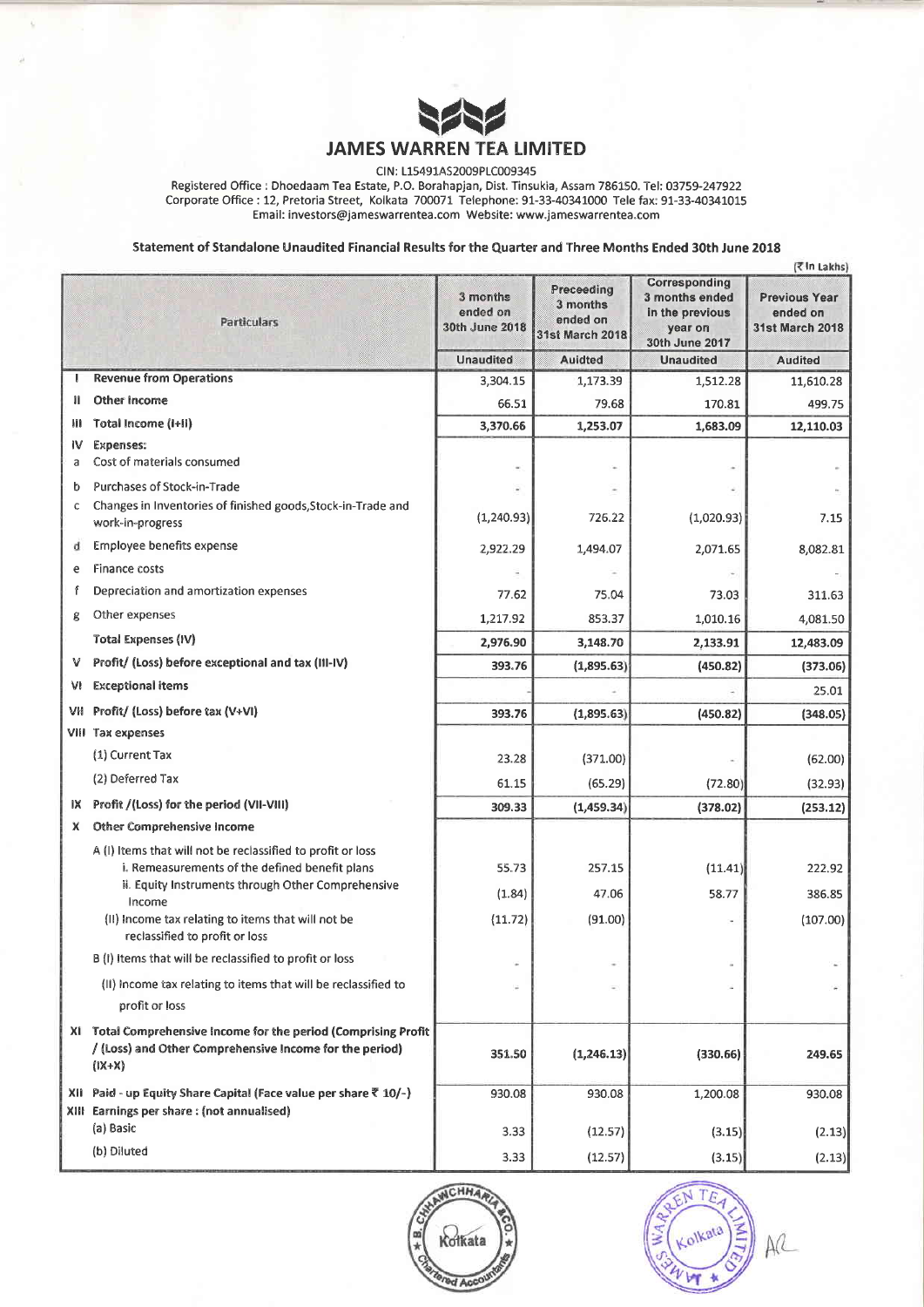#### NOTES:

- 1 The Company has already adopted Ind AS w.e.f 01.04.2017 and the above result has been prepared in accordance with the Companies (lndian Accounting Standards) Rules, 2015 (lnd AS) (as amended), notified under section 133 of the Companies Act, 2013 and other recognised accounting practices and policies to the extent applicable.
- 2 The format for un-audited quarterly as prescribed in SEBI's Circular CIR/CFD/CMD/15/2015 dated November 30, 2015 has been modified to the extent required to comply with requirements of SEBI'S circular dated July 5, 2016, Ind AS and Schedule lll (Division ll) to the Companies Act, 2013 applicable to Companies that are required to comply with Ind AS.
- 3 Tea Industry being seasonal in nature, the above figures cannot be taken as indicative offull year.
- 4 The company operates mainly in one business segment viz., Cultivation, Manufacturing and selling of Tea, being primary segment and all other activities revolve around the main activity.
- 5 The Auditors have carried out Limited Review(LR) on the aforesaid financial results for the quarter ended 30th June, 2018 as required in terms of Regulation 33 of SEBI (Listing Obligations and Disclosure Requirements) Regulations, 2015 and the report was placed before the Board and the same was noted, provided however that the financial results, pertaining to corresponding quarter ended June 30, 2017 and year ended March 31, 2018 has been subjected to limited review and audit, respectively by the erstwhile auditors of the Company.
- 6 The aforesaid financial results was reviewed by the Audit Committee and was approved by the Board of Directors at its meeting held on 14th August, 2018.

Place : Kolkata Dated: 14th day of August, 2018





By order of the Eoard For James Warren Tea Limited

 $Ar: 2$ 

AKHIL KUMAR RUIA (Wholetime Director) DIN 03600526